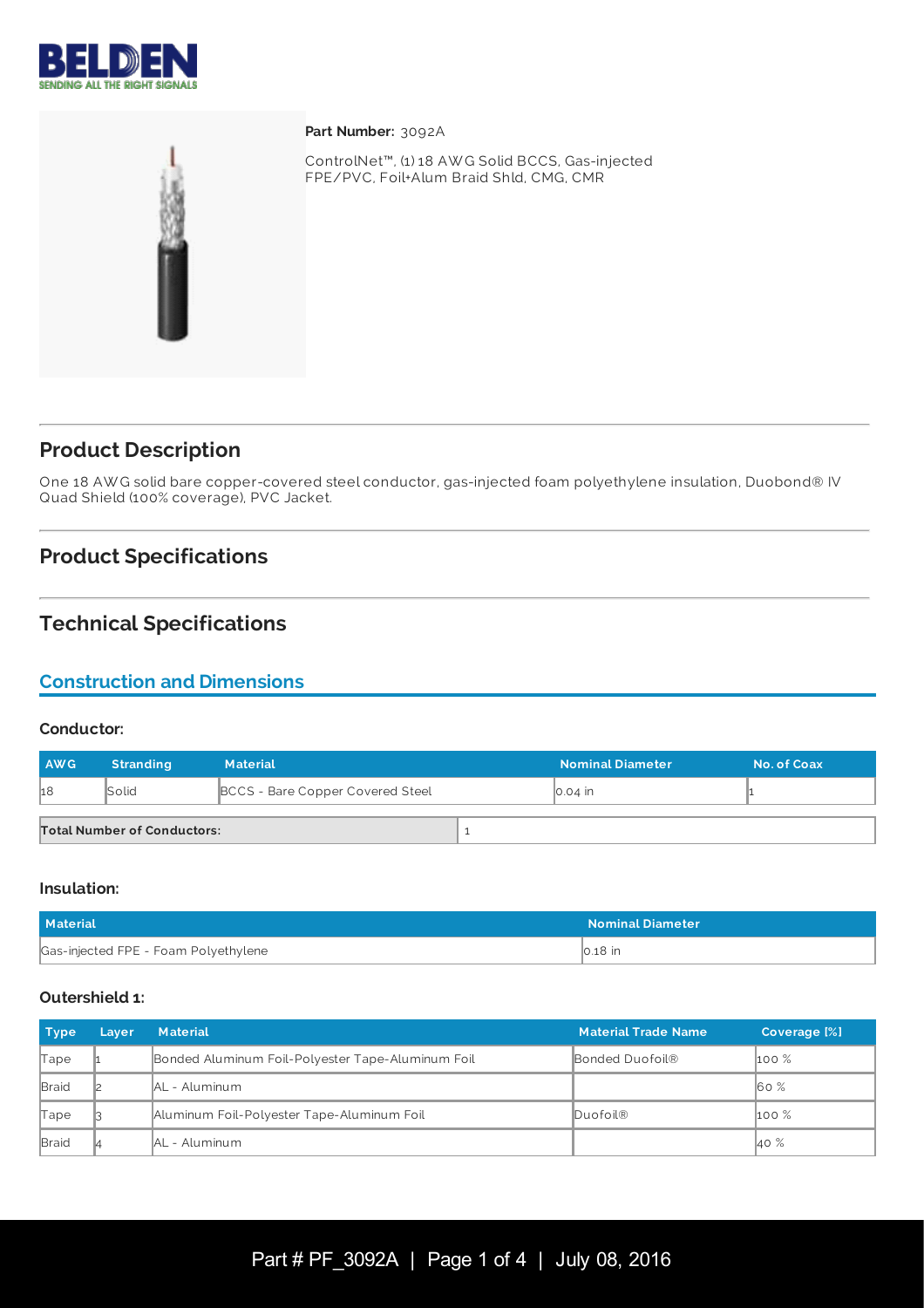### **Outerjacket 1:**

| <b>Material</b>          | <b>Nominal Diameter</b> |
|--------------------------|-------------------------|
| PVC - Polyvinyl Chloride | 0.298 in                |

# **Electrical Characteristics**

### **Conductor DCR:**

| Nominal Conductor DCR | <b>Nominal Outer Shield DCR</b> |
|-----------------------|---------------------------------|
| 28 Ohm/1000ft         | 3.6 Ohm∕1000ft                  |

### **Capacitance:**

| Nom. Capacitance Conductor to Shield |  |
|--------------------------------------|--|
| $16.2$ pF/ft                         |  |

### **Impedance:**

| Nominal Characteristic Impedance |  |
|----------------------------------|--|
| 75 Ohm                           |  |

# **High Frequency (Nominal/Typical):**

| <b>Frequency [MHz]</b> | <b>Nom. Insertion Loss</b> |
|------------------------|----------------------------|
| 1 MHz                  | 0.35 db/100ft              |
| 2 MHz                  | 0.38 db/100ft              |
| 5 MHz                  | $\vert$ 0.45 db/100ft      |
| 10 MHz                 | $\vert$ 0.59 db/100ft      |
| 20 MHz                 | 0.86 db/100ft              |
| 50 MHz                 | $1.37$ db/100ft            |
| 100 MHz                | $1.97$ db/100ft            |
| 200 MHz                | 2.82 db/100ft              |
| 300 MHz                | 3.48 db/100ft              |
| 400 MHz                | $4.04$ db/100ft            |

#### **Delay:**

| Nominal Delay | Nominal Velocity of Propagation (VP) [%] |
|---------------|------------------------------------------|
| $1.28$ ns/ft  | 82%                                      |

## **High Freq:**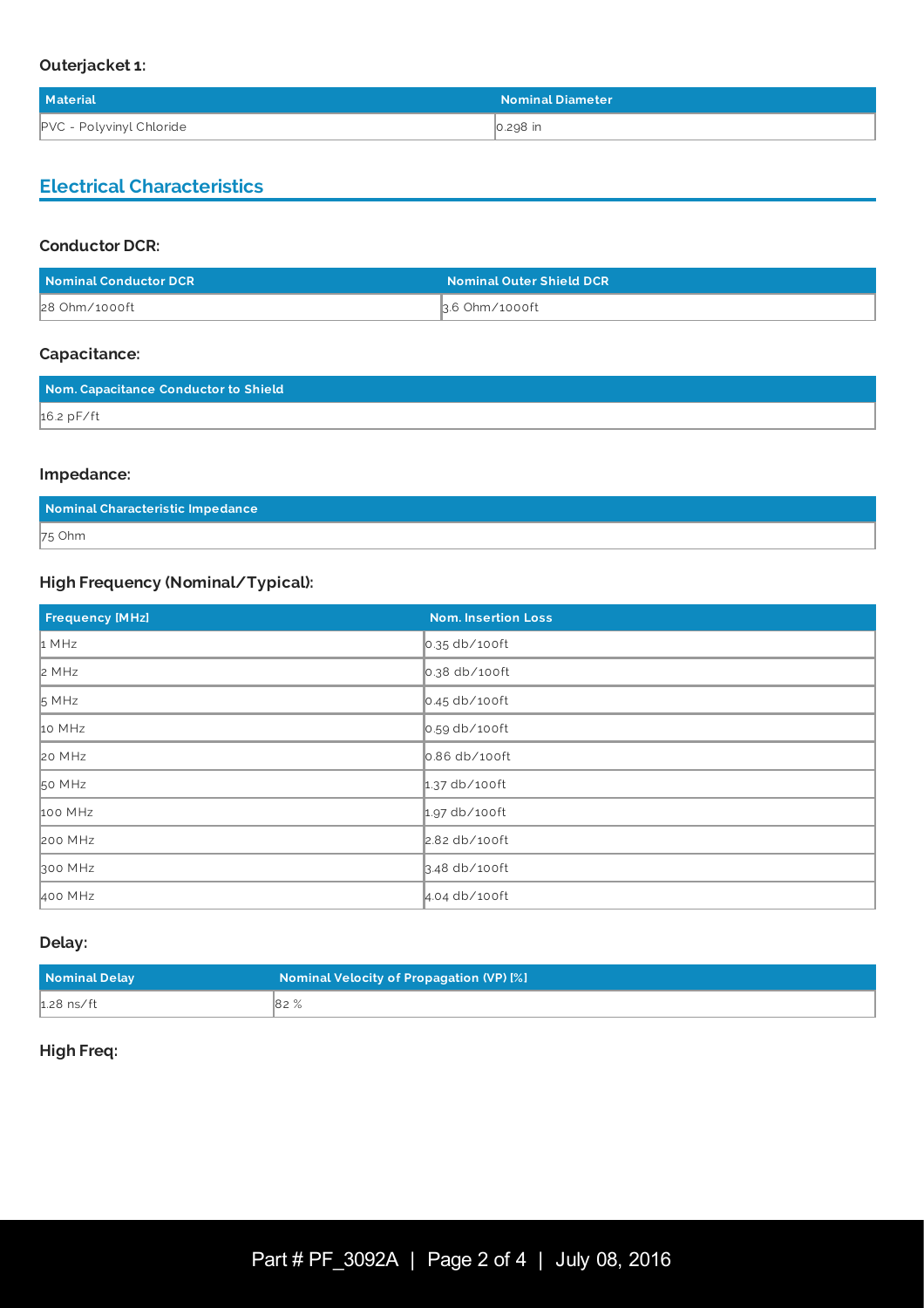| <b>Frequency [MHz]</b> | Min. SRL (Structural Return Loss) |
|------------------------|-----------------------------------|
| 1 MHz                  | 23 dB                             |
| 2 MHz                  |                                   |
| 5 MHz                  |                                   |
| 10 MHz                 |                                   |
| 20 MHz                 |                                   |
| 50 MHz                 |                                   |
| 100 MHz                |                                   |
| 200 MHz                |                                   |
| 300 MHz                |                                   |
| 400 MHz                |                                   |
| 5 MHz                  |                                   |
| 50 MHz                 |                                   |

### **Inductance:**

| Nominal Inductance |  |
|--------------------|--|
| 0.097 µH/ft        |  |

### **Voltage:**

| UL Voltage Rating |  |
|-------------------|--|
| 300 V RMS         |  |

### **Use**

| <b>Suitability - Sunlight Resistance:</b> | Yes     |
|-------------------------------------------|---------|
| <b>Max Recommended Pulling Tension:</b>   | 162 lbs |

# **Safety**

| <b>UL Flam</b> | Vertical Shaft<br>$\mathbf{H}$<br>1666 |
|----------------|----------------------------------------|

# **Temperature Range**

| <b>Operating Temp Range:</b> | $\sim 1.7e^{0}$<br>$\cap$ $\cap$ $\check{\,}$<br>and the control of the con- |
|------------------------------|------------------------------------------------------------------------------|

# **Mechanical Characteristics**

| Min Bend Radius/Minor Axis: | ın |
|-----------------------------|----|
|                             |    |

## **Part Number**

| Plenum (Y/N):  | Νo    |
|----------------|-------|
| Plenum Number: | 3093A |